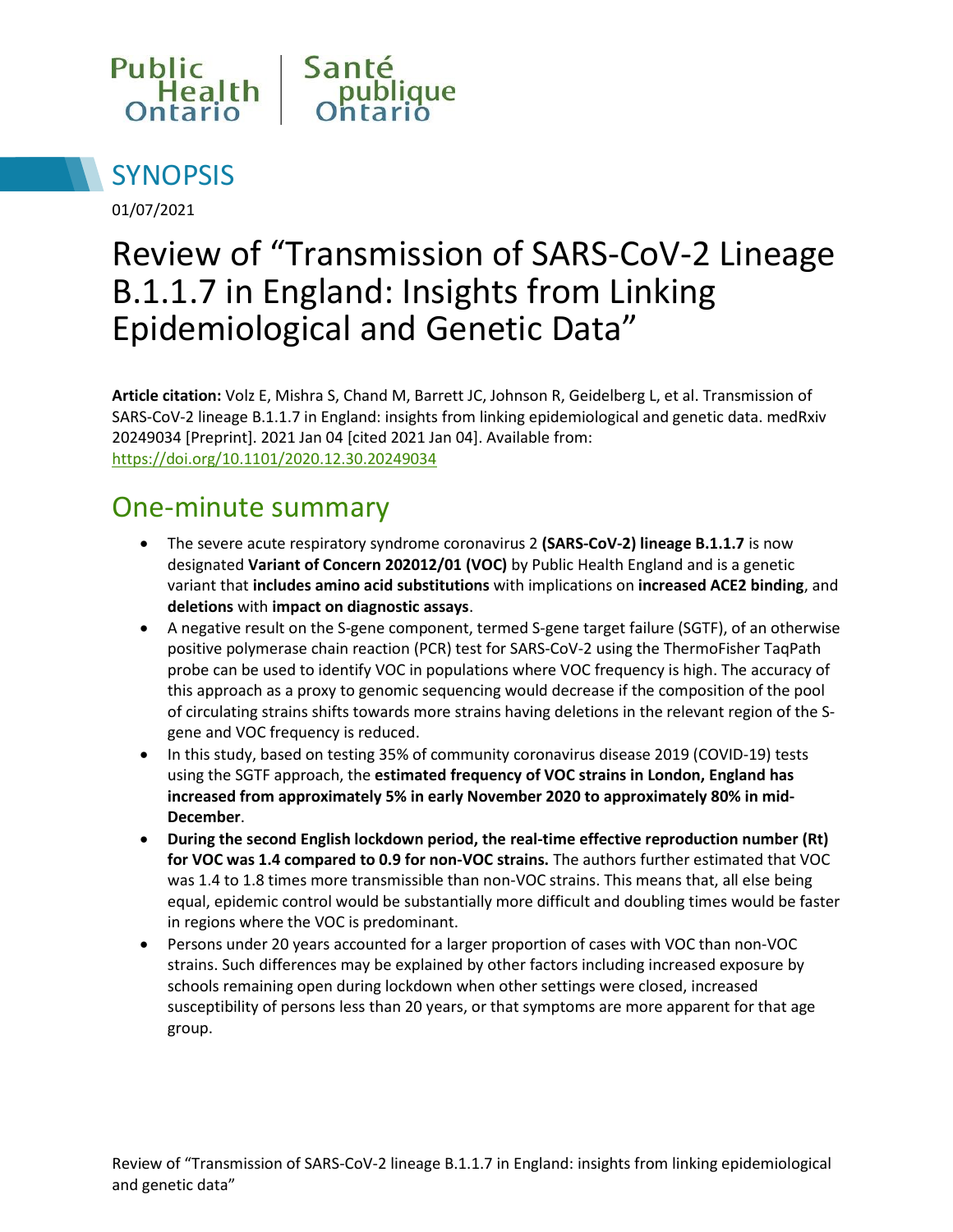## Additional information

- Authors adjust for diagnostic uncertainty related to use of SGTF for estimating frequency of VOC because other lineages, such as B.1.258, also have the corresponding deletion.
- Regression analysis of VOC transmissibility was conducted by a Bayesian semi-mechanistic transmission model. Based on this model, the additive reproductive advantage (difference in reproduction numbers) of VOC was 0.4-0.7 (median 0.63) and the multiplicative reproductive advantage (ratio of reproduction numbers) ranged from 1.4-1.8 (median 1.74). The authors explain that "a multiplicative transmission advantage would be expected if transmissibility had increased in all settings and individuals, while an additive advantage might reflect increases in transmissibility in specific subpopulations or contexts."
- The findings of faster epidemic growth relating to expansion of the VOC in multiple regions of England support that increases in frequency are less likely to be due to founder effects or genetic drift.
- The transmission estimates were obtained from data during a period of increased public health measures (i.e. strict physical distancing/lockdown measures); thus, estimates may differ in other settings with different measures in place.
- Latent period or generation time were not found to be likely hypotheses to explain increased incidence growth rates.
- Limitations reported by authors include:
	- Genomic and epidemiological data, due to being part of routine surveillance data, may not be representative of SARS-CoV-2 infections in England over the time period of data used.
	- The models used did not exhaust methods to assess long-term transmission dynamics, or the spatiotemporal correlation.

### PHO reviewer's comments

- **This manuscript is a preprint** that has not been peer-reviewed and at this time should not be used to inform policy or decision-making.
- VOC has rapidly spread across England and now represents over 80% of SARS-COV-2 in certain regions. Seeding of this variant in other parts of the world has already occurred, and in the absence of vaccine-related population immunity, may lead to rapid acceleration of the pandemic in other countries, including Canada.
- Frequency of VOC strains are specific to England data and may not represent expected spread and distribution in other regions of the world with different circulating profiles of SARS-CoV-2 lineages and other measures that may affect transmission dynamics (e.g., public health measures).

### Citation

Ontario Agency for Health Protection and Promotion (Public Health Ontario). Review of "Transmission of SARS-CoV-2 lineage B.1.1.7 in England: insights from linking epidemiological and genetic data". Toronto, ON: Queens's Printer for Ontario; 2020.